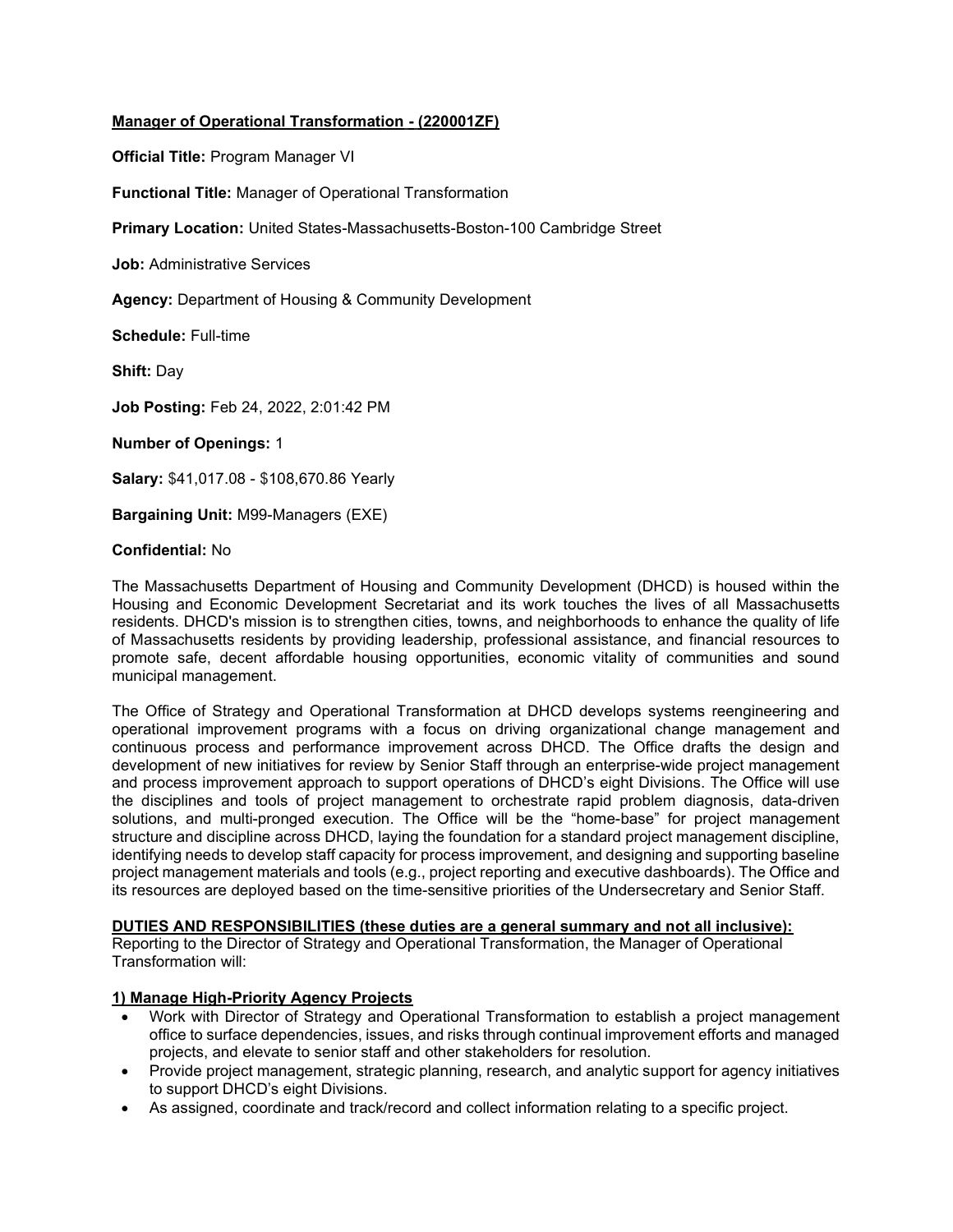- Draft guidance memoranda and other documents, as needed to support the implementation of policy initiatives, to support collaboration among stakeholders and DHCD Divisions to create better alignment with DHCD.
- Work with other agencies engaging both internal and external stakeholders as requested.
- Oversee project plan development and implementation, making day-to-day project decisions, and/or delegating or identifying the appropriate individuals needed to have successful and timely implementation.
- Anticipate which project decisions need to be prioritized and escalated to the appropriate Senior Staff member.
- Create a simple, customized and highly flexible project intake process purposed to prioritize what matters most to the DHCD divisions, our citizens and services offered within the Commonwealth.
- Provide recommendations and enhancements to existing resources to increase and maximize efficiency of services.
- Schedule and facilitate regular meetings of stakeholders.

## 2) Advance Agency Strategic Planning

- In partnership with the Director of Strategy and Operational Transformation and Senior Staff, support the development of the Department's overall strategic plan and partner with Division leaders to lead annual strategic planning for each Division.
- Manage implementation strategies, tactical planning, and tracking results against outcome measures aligned with the Department's mission and objectives.
- Works with Undersecretary and Senior Staff to visualize and implement the agency's overall strategic plan, including implementation strategies and outcome measures. Advises the Undersecretary on new business and technology innovations to achieve the Agency's mission and objectives.

### 3) Lead Continual Improvement Initiatives and Monitor Program and Project Effectiveness

- Building off strategic planning and performance management efforts, lead continual improvement practice for DHCD focused on feedback, efficiency, and evolution to improve processes that are critical to meeting DHCD's highest priority goals.
- Support the development and management of agency-wide and Division-specific dashboards that show program effectiveness by analyzing and aligning program data, outcomes, and performance metrics across DHCD divisions.
- Monitor program/project effectiveness as part of project engagements.
- Design and implement a performance management and reporting structure for DHCD managers in order to ensure programs are meeting deliverables.
- Manage tracking issues, and work collaboratively with appropriate teams and leads to resolve program-related issues.
- Synthesize and report-out to Undersecretary and Senior Staff

## 4) Manage Special Projects

- Manage special projects as assigned by the Undersecretary and Director of Strategy and Operational Transformation.
- Perform other administrative duties as assigned.

#### PREFERRED QUALIFICATIONS:

- 1. Prior experience working on policies, programs, or delivery of services directly relevant to community and economic development, affordable and public housing, homelessness, housing development and production, and/or related issues (e.g., food insecurity, public/private partnerships, municipal neighborhood services, workforce development, human services, etc.)
- 2. Prior experience with project and/or operations management
- 3. Knowledge of, and ability to apply and implement, project management frameworks such as Agile **Scrum**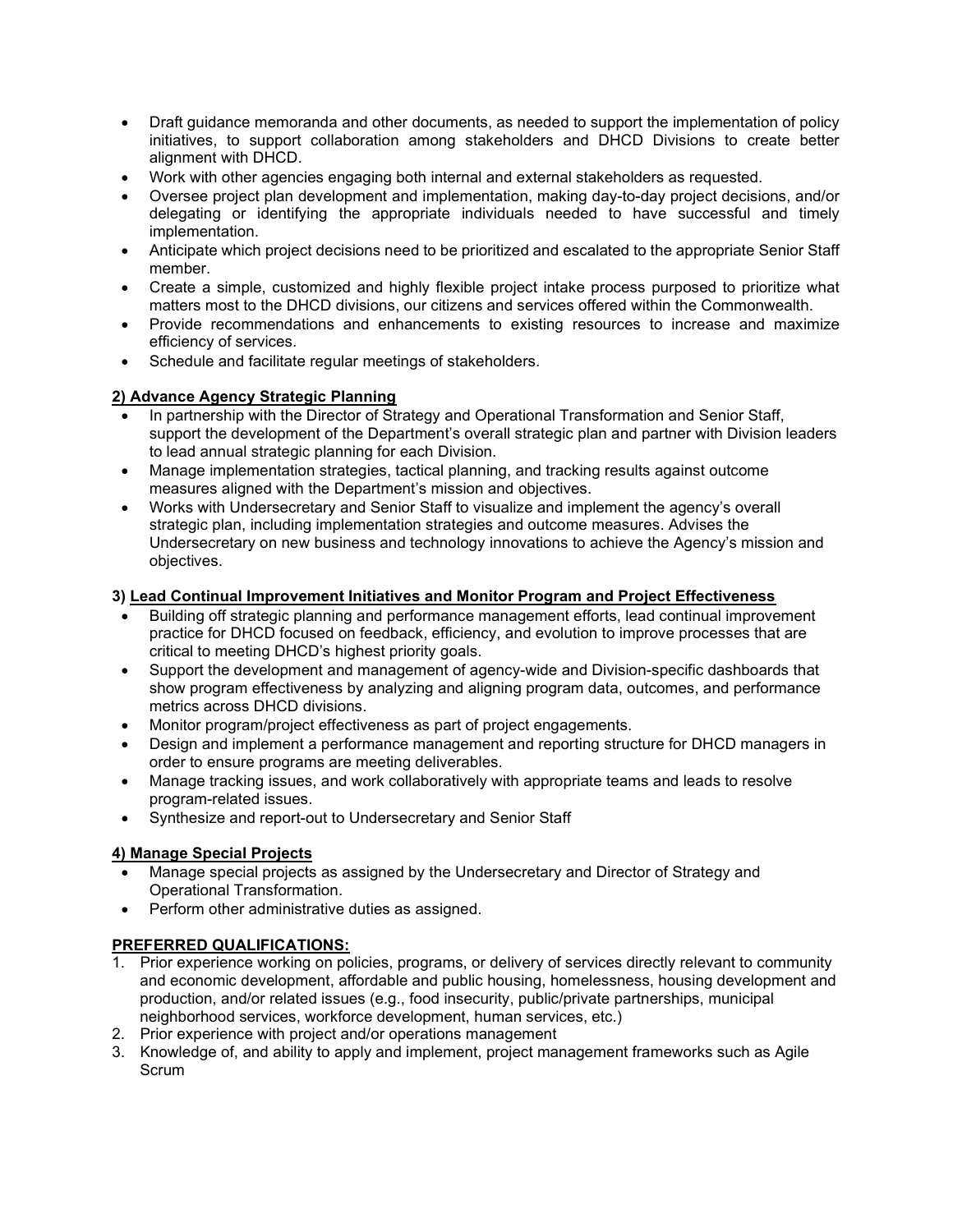- 4. Demonstrated leadership ability to navigate the complexities of inter- and intra-departmental operations and dynamics to build consensus and momentum and advance projects and programs from ideas to implementation.
- 5. Possess the technical skills in strategic and operational planning, data analysis, and project management to achieve results.
- 6. Experience working on policy implementation, program administration, and/or service delivery, preferably in the context of community, economic, housing, human services, social, or urban policy
- 7. Experience leading through ambiguity, flexibly responding to new information and meeting unanticipated demands.
- 8. Demonstrated track record of working collaboratively to negotiate solutions to complex problems
- 9. Experience with quantitative analysis or familiarity with administrative data
- 10. Problem-solving, consensus-building, conflict resolution and team building skills
- 11. Demonstrated experience determining priorities, working under strict timelines and identifying and escalating issues for resolution
- 12. Strong oral and written communication skills, including an ability to express complex ideas clearly and logically
- 13. Strong organizational skills and high attention to detail
- 14. Ability to present facts and recommendations effectively in oral and written form; extensive skills using Microsoft Excel, Word, PowerPoint programs

### COMMENTS:

### Please upload resume and cover letter.

This position is currently a telework position. In Spring 2022, this position would be expected to follow a hybrid model of reporting to work that combines in-office workdays and work from home days.

Salary placement is determined by years of experience and education directly related to the position and the Human Resources Division's Recruiting Guidelines. In the case of a promotional opportunity, the salary provisions of the applicable collective bargaining agreement will apply to placement within the appropriate salary range.

Education, licensure and certifications will be verified in accordance with the Human Resources Division's Hiring Guidelines. Education and license/certification information provided by the selected candidate(s) is subject to the Massachusetts Public Records Law and may be published on the Commonwealth's website.

#### TOTAL COMPENSATION:

As an employee of the Commonwealth of Massachusetts, you are offered a great career opportunity influencing a wide-spectrum of services to the diverse populations we serve - but it's more than a paycheck. The State's total compensation package features an outstanding set of employee benefits which you should consider towards your overall compensation, including:

- 75% state paid a medical insurance premium
- Reasonable Dental and Vision Plans
- Flexible Spending Account and Dependent Care Assistance programs
- Low cost basic and optional life insurance
- Retirement Savings: State Employees' Pension and a Deferred Compensation 457(b) plan
- 12 paid holidays per year and competitive Sick, Vacation and Personal Time
- Tuition benefit for employee and spouse at state colleges and universities
- Short-Term Disability and Extended Illness program participation options
- Incentive-based Wellness Programs
- Professional Development and Continuing Education opportunities
- Qualified Employer for Public Service Student Loan Forgiveness Program